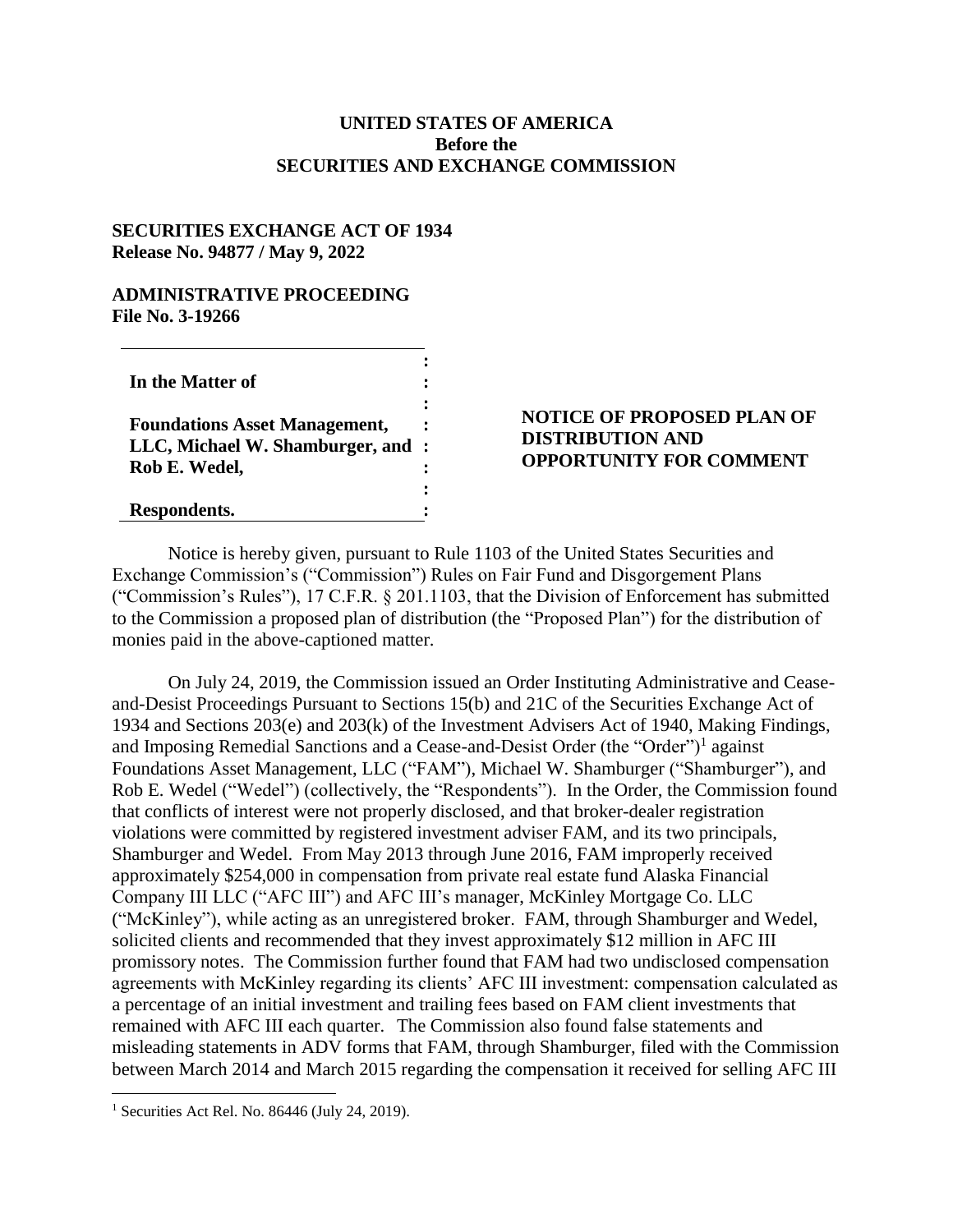securities and advising FAM clients. In total, the Commission ordered the Respondents to pay \$253,784.00 in disgorgement, \$25,163.00 in prejudgment interest, and \$160,000.00 in civil money penalties, of which \$114,000 of the disgorgement was deemed satisfied by the undertaking contained in paragraph 30 of the Order for a total of \$324,947.00, to the Commission. The Commission also created a Fair Fund, pursuant to Section 308(a) of the Sarbanes-Oxley Act of 2002, so the penalties paid, along with the disgorgement and interest paid, can be distributed to harmed investors (the "Fair Fund").

The Fair Fund includes the \$324,947.00 paid by the Respondents. The assets of the Fair Fund are subject to the continuing jurisdiction and control of the Commission. The Fair Fund has been deposited in an interest-bearing account at the U.S. Department of the Treasury's Bureau of the Fiscal Service, and any interest accrued will be added to the Fair Fund.

# **OPPORTUNITY FOR COMMENT**

Pursuant to this Notice, all interested persons are advised that they may obtain a copy of the Plan from the Commission's public website at [http://www.sec.gov/litigation/fairfundlist.htm.](http://www.sec.gov/litigation/fairfundlist.htm) Interested persons may also obtain a written copy of the Proposed Plan by submitting a written request to Allison Moon, United States Securities and Exchange Commission, 100 F Street, NE, Washington, DC 20549-5876. All persons who desire to comment on the Proposed Plan may submit their comments, in writing, no later than thirty (30) days from the date of this Notice:

- 1. to the Office of the Secretary, United States Securities and Exchange Commission, 100 F Street, NE, Washington, DC 20549-1090;
- 2. by using the Commission's Internet comment form [\(http://www.sec.gov/litigation/admin.shtml\)](http://www.sec.gov/litigation/admin.shtml); or
- 3. by sending an e-mail to <u>rule-comments@sec.gov</u>.

Comments submitted by email or via the Commission's website should include "Administrative Proceeding File No. 3-19266" in the subject line. Comments received will be publicly available. Persons should submit only information they wish to make publicly available.